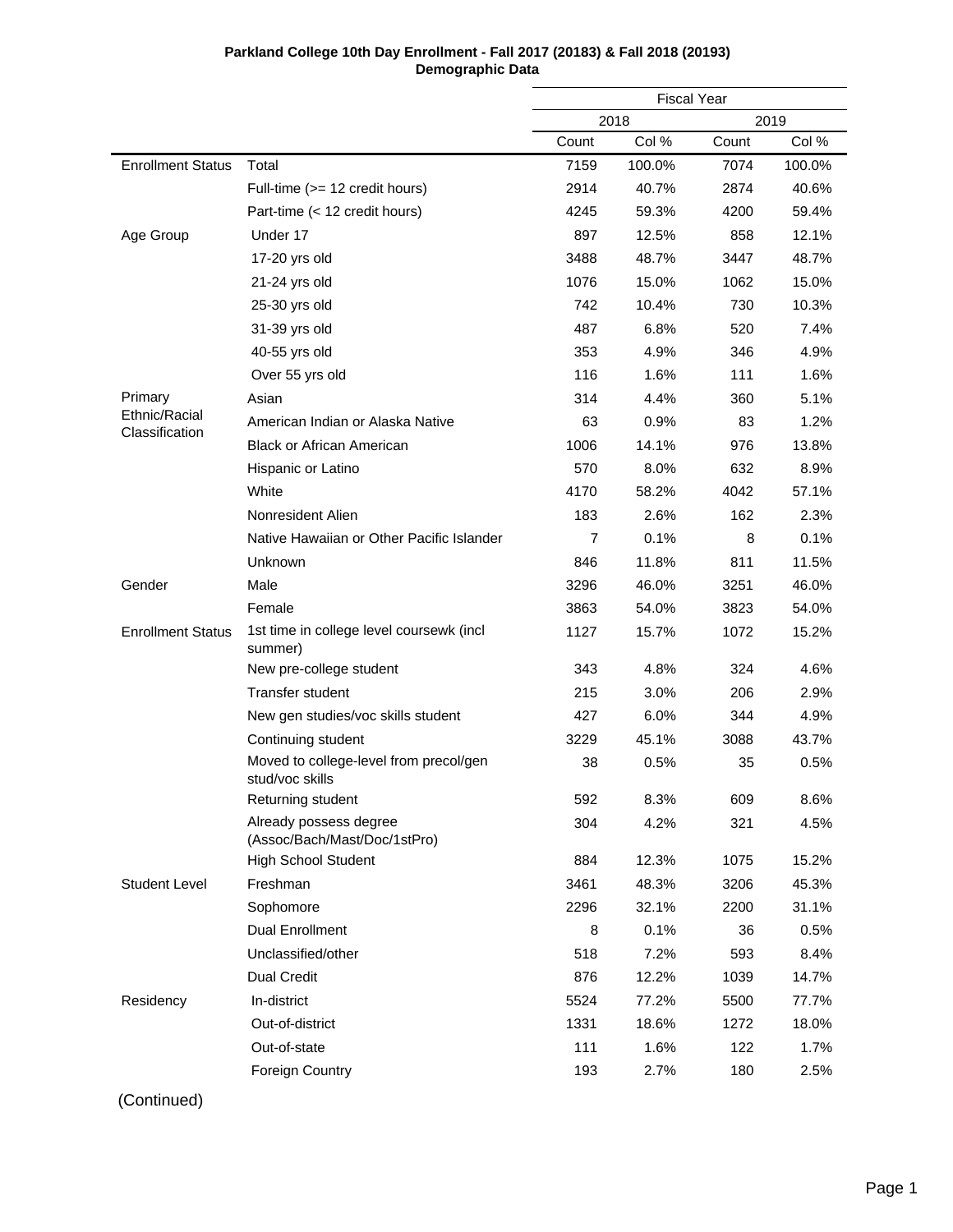(Continued)

|                       |                                               | <b>Fiscal Year</b> |       |       |       |
|-----------------------|-----------------------------------------------|--------------------|-------|-------|-------|
|                       |                                               |                    | 2018  |       | 2019  |
|                       |                                               | Count              | Col % | Count | Col % |
| <b>Student Intent</b> | Prepare for transfer                          | 2674               | 37.4% | 2784  | 39.4% |
|                       | Improve skills for present job                | 221                | 3.1%  | 256   | 3.6%  |
|                       | Prepare for job immediately after com college | 851                | 11.9% | 908   | 12.8% |
|                       | Prepare for GED/improve basic ac skills       | 110                | 1.5%  | 91    | 1.3%  |
|                       | Personal interest - not career oriented       | 205                | 2.9%  | 223   | 3.2%  |
|                       | Other or unknown                              | 3098               | 43.3% | 2812  | 39.8% |
| <b>Highest Degree</b> | Assoc Deg                                     | 198                | 2.8%  | 205   | 2.9%  |
| Earned                | <b>Bachelor Deg</b>                           | 240                | 3.4%  | 240   | 3.4%  |
|                       | Certificate                                   | 93                 | 1.3%  | 106   | 1.5%  |
|                       | Doctoral                                      | 9                  | 0.1%  | 12    | 0.2%  |
|                       | <b>GED</b>                                    | 118                | 1.6%  | 111   | 1.6%  |
|                       | High School Diploma                           | 3824               | 53.4% | 3587  | 50.7% |
|                       | Master Deg                                    | 55                 | 0.8%  | 69    | 1.0%  |
|                       | None                                          | 932                | 13.0% | 1110  | 15.7% |
|                       | Other                                         | 246                | 3.4%  | 104   | 1.5%  |
|                       | <b>First Prof</b>                             | 4                  | 0.1%  | 4     | 0.1%  |
|                       | Passed one college-level course               | 908                | 12.7% | 947   | 13.4% |
|                       | Unknown                                       | 532                | 7.4%  | 579   | 8.2%  |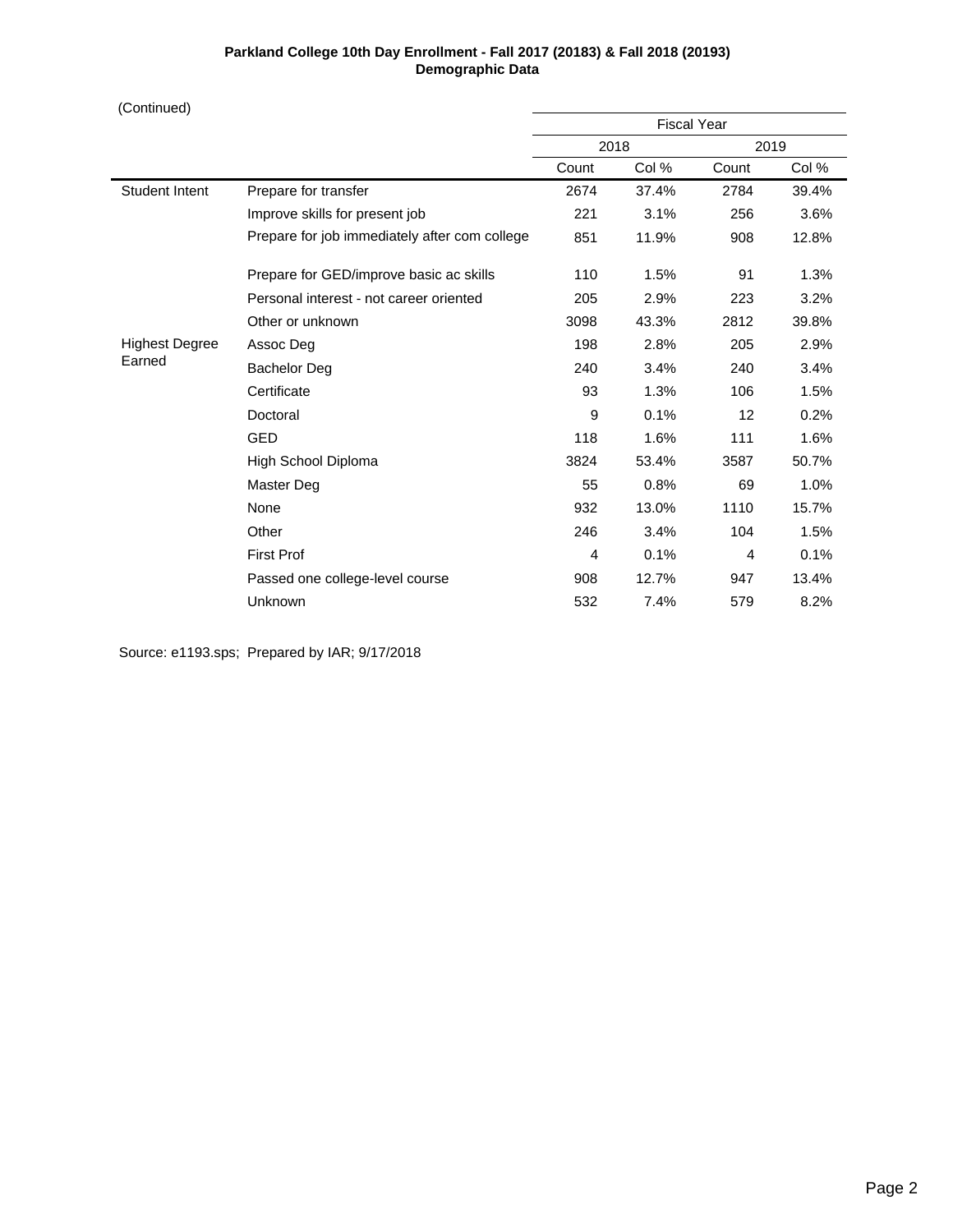|              |                      | <b>Fiscal Year</b> |       |                |       |  |
|--------------|----------------------|--------------------|-------|----------------|-------|--|
|              |                      | 2018               |       | 2019           |       |  |
|              |                      | Count              | Col % | Count          | Col % |  |
| <b>State</b> | Alaska               | 1                  | 0.0%  |                |       |  |
|              | Arizona              | 1                  | 0.0%  | 1              | 0.0%  |  |
|              | California           | 9                  | 0.1%  | 9              | 0.1%  |  |
|              | Colorado             | 1                  | 0.0%  | 1              | 0.0%  |  |
|              | Connecticut          |                    |       | 1              | 0.0%  |  |
|              | District of Columbia |                    |       | 1              | 0.0%  |  |
|              | Florida              | 3                  | 0.0%  | 4              | 0.1%  |  |
|              | Georgia              | 3                  | 0.0%  | $\overline{c}$ | 0.0%  |  |
|              | Hawaii               | 1                  | 0.0%  |                |       |  |
|              | Idaho                | 1                  | 0.0%  |                |       |  |
|              | Illinois             | 6844               | 95.6% | 6776           | 95.8% |  |
|              | Indiana              | 39                 | 0.5%  | 33             | 0.5%  |  |
|              | lowa                 | 5                  | 0.1%  | 4              | 0.1%  |  |
|              | Kansas               | 2                  | 0.0%  |                |       |  |
|              | Kentucky             | 2                  | 0.0%  | 4              | 0.1%  |  |
|              | Louisiana            |                    |       | 1              | 0.0%  |  |
|              | Maryland             |                    |       | 1              | 0.0%  |  |
|              | Massachusetts        | 1                  | 0.0%  | 2              | 0.0%  |  |
|              | Michigan             | 3                  | 0.0%  | 6              | 0.1%  |  |
|              | Minnesota            | 3                  | 0.0%  | 5              | 0.1%  |  |
|              | Mississippi          | 1                  | 0.0%  |                |       |  |
|              | Missouri             | 5                  | 0.1%  | 5              | 0.1%  |  |
|              | Nevada               | 1                  | 0.0%  | $\overline{c}$ | 0.0%  |  |
|              | New Jersey           | 2                  | 0.0%  | 3              | 0.0%  |  |
|              | New York             | 2                  | 0.0%  | 3              | 0.0%  |  |
|              | North Carolina       | $\overline{c}$     | 0.0%  |                |       |  |
|              | Ohio                 | 2                  | 0.0%  | 1              | 0.0%  |  |
|              | Oklahoma             | 1                  | 0.0%  |                |       |  |
|              | Pennsylvania         | 7                  | 0.1%  | 8              | 0.1%  |  |
|              | South Carolina       | 1                  | 0.0%  | 1              | 0.0%  |  |
|              | Tennessee            | 4                  | 0.1%  | 4              | 0.1%  |  |
|              | Texas                | 10                 | 0.1%  | 4              | 0.1%  |  |
|              | Utah                 |                    |       | 1              | 0.0%  |  |
|              | Virginia             | 3                  | 0.0%  | 4              | 0.1%  |  |
|              | Washington           | 1                  | 0.0%  | 3              | 0.0%  |  |
|              | Wisconsin            | 4                  | 0.1%  | 4              | 0.1%  |  |

1 0.0%

193 2.7% 180 2.5% 7159 100.0% 7074 100.0%

# **Parkland College 10th Day Enrollment - Fall 2017 (20183) & Fall 2018 (20193)...**

Source: e1193.sps; Prepared by IAR; 9/17/2018

Puerto Rico Foreign Total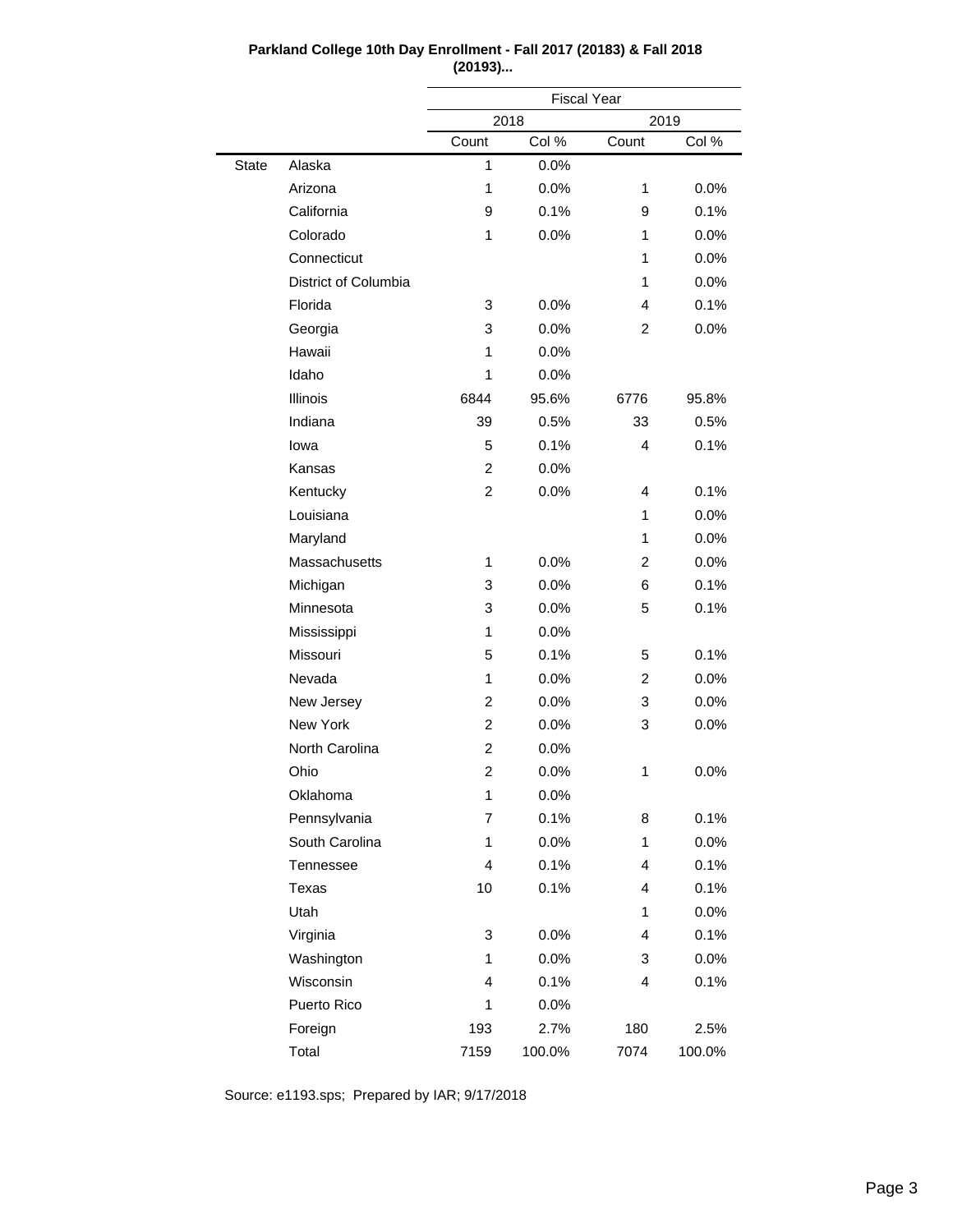|                  |                 |                | <b>Fiscal Year</b> |                |       |
|------------------|-----------------|----------------|--------------------|----------------|-------|
|                  |                 | 2018           |                    | 2019           |       |
|                  |                 | Count          | Col %              | Count          | Col % |
| Program of Study | <b>B ABGAAS</b> | 9              | 0.1%               | 4              | 0.1%  |
|                  | <b>B ABLAAS</b> | 23             | 0.3%               | 22             | 0.3%  |
|                  | <b>B ABLCER</b> | $\overline{c}$ | 0.0%               | 1              | 0.0%  |
|                  | <b>B ABMAAS</b> | 38             | 0.5%               | 31             | 0.4%  |
|                  | <b>B ABRAAS</b> | 13             | 0.2%               |                |       |
|                  | <b>B ABTAAS</b> | 13             | 0.2%               | 28             | 0.4%  |
|                  | <b>B ACCAAS</b> | 70             | 1.0%               | 54             | 0.8%  |
|                  | <b>B ACCCER</b> | 3              | 0.0%               | 4              | 0.1%  |
|                  | <b>B AGBCER</b> | 2              | 0.0%               | 2              | 0.0%  |
|                  | <b>B CCPAAS</b> | $\mathbf{1}$   | 0.0%               |                |       |
|                  | <b>B EQMAAS</b> | 2              | 0.0%               | 1              | 0.0%  |
|                  | <b>B ETRCER</b> |                |                    | 4              | 0.1%  |
|                  | <b>B FLDCER</b> | 2              | 0.0%               | 1              | 0.0%  |
|                  | <b>B GISCER</b> | $\overline{c}$ | 0.0%               | 2              | 0.0%  |
|                  | <b>B HCMAAS</b> | 22             | 0.3%               | 16             | 0.2%  |
|                  | <b>B HIFCER</b> | 5              | 0.1%               | 3              | 0.0%  |
|                  | <b>B HIHAAS</b> | 14             | 0.2%               | 9              | 0.1%  |
|                  | <b>B HIRAAS</b> | 9              | 0.1%               | 6              | 0.1%  |
|                  | <b>B INDCER</b> | 13             | 0.2%               | 15             | 0.2%  |
|                  | <b>B INTCER</b> | $\overline{c}$ | 0.0%               | $\overline{c}$ | 0.0%  |
|                  | <b>B MGTAAS</b> | 106            | 1.5%               | 96             | 1.4%  |
|                  | <b>B MKTAAS</b> | 30             | 0.4%               | 28             | 0.4%  |
|                  | E ACRAAS        | 26             | 0.4%               | 17             | 0.2%  |
|                  | <b>E ACRCER</b> | 2              | 0.0%               | 3              | 0.0%  |
|                  | E AFTAAS        | 37             | 0.5%               | 39             | 0.6%  |
|                  | <b>E AMTCER</b> | 4              | 0.1%               | 1              | 0.0%  |
|                  | <b>E AUSCER</b> | 1              | 0.0%               | 1              | 0.0%  |
|                  | E AUTAAS        | 84             | 1.2%               | 61             | 0.9%  |
|                  | E BCRCER        | 5              | 0.1%               | 4              | 0.1%  |
|                  | E CCDCER        | 1              | 0.0%               |                |       |
|                  | E CDBAAS        | 9              | 0.1%               | 4              | 0.1%  |
|                  | E CDGCER        | 1              | 0.0%               |                |       |
|                  | E CDMAAS        | 27             | 0.4%               | 42             | 0.6%  |
|                  | E CDSAAS        | 12             | 0.2%               | 13             | 0.2%  |
|                  | E CDSCER        | 7              | 0.1%               |                |       |
|                  | E CLSCER        | 1              | 0.0%               | 20             | 0.3%  |
|                  | E CMDCER        | 1              | 0.0%               | 1              | 0.0%  |
|                  | E CNHAAS        | 29             | 0.4%               | 17             | 0.2%  |
|                  | E CTTAAS        | 1              | 0.0%               | 1              | 0.0%  |
|                  | E ECJAAS        | 1              | 0.0%               |                |       |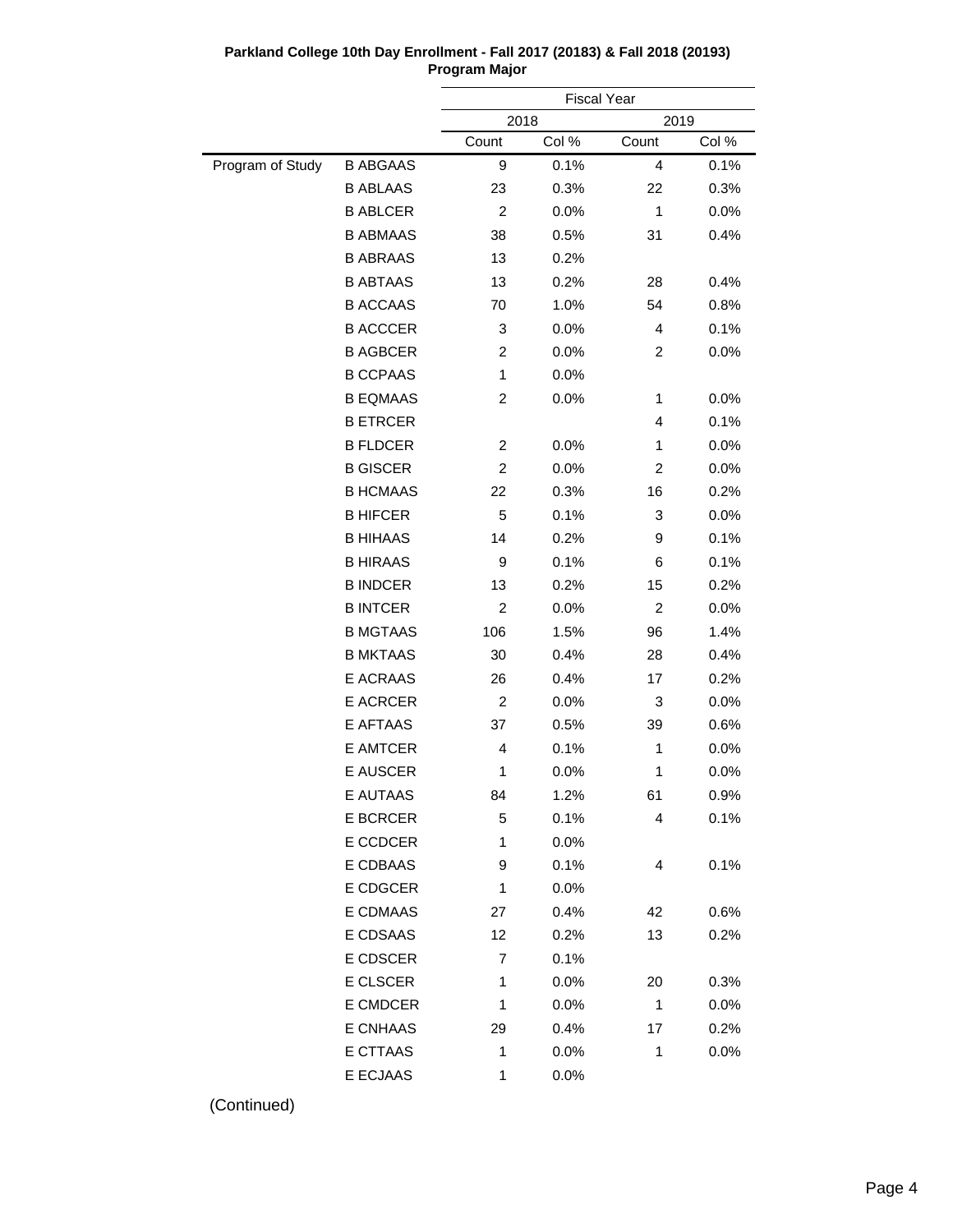(Continued)

| . |                 | <b>Fiscal Year</b> |       |                         |       |  |
|---|-----------------|--------------------|-------|-------------------------|-------|--|
|   |                 | 2018               |       | 2019                    |       |  |
|   |                 | Count              | Col % | Count                   | Col % |  |
|   | E ECSAAS        | 17                 | 0.2%  | 20                      | 0.3%  |  |
|   | E ECSCER        | 1                  | 0.0%  |                         |       |  |
|   | E ELPCER        | 8                  | 0.1%  | 6                       | 0.1%  |  |
|   | E ENSAES        | 179                | 2.5%  | 144                     | 2.0%  |  |
|   | E HACAAS        | 20                 | 0.3%  | 13                      | 0.2%  |  |
|   | E HACCER        | 3                  | 0.0%  | 5                       | 0.1%  |  |
|   | E HVCCER        | 8                  | 0.1%  | 9                       | 0.1%  |  |
|   | E IMCCER        |                    |       | 1                       | 0.0%  |  |
|   | <b>E IMTCER</b> | 2                  | 0.0%  | $\overline{\mathbf{c}}$ | 0.0%  |  |
|   | E IWTCER        | 15                 | 0.2%  | 22                      | 0.3%  |  |
|   | <b>E MFGAAS</b> | 43                 | 0.6%  | 30                      | 0.4%  |  |
|   | <b>E MFTCER</b> | 1                  | 0.0%  |                         |       |  |
|   | E PETAAS        | 42                 | 0.6%  | 33                      | 0.5%  |  |
|   | E TTTCER        |                    |       | 1                       | 0.0%  |  |
|   | F AADAFA        | 76                 | 1.1%  | 67                      | 0.9%  |  |
|   | F AAEAFA        | 13                 | 0.2%  | 13                      | 0.2%  |  |
|   | <b>F ENTAAS</b> | 6                  | 0.1%  | 4                       | 0.1%  |  |
|   | <b>F ENTCER</b> |                    |       | 3                       | 0.0%  |  |
|   | <b>F GDICER</b> | 3                  | 0.0%  | 3                       | 0.0%  |  |
|   | <b>F GDSAAS</b> | 37                 | 0.5%  | 33                      | 0.5%  |  |
|   | <b>F GPPCER</b> | 1                  | 0.0%  | 2                       | 0.0%  |  |
|   | <b>F MCBAAS</b> | 25                 | 0.3%  | 31                      | 0.4%  |  |
|   | <b>F MCCAAS</b> | 14                 | 0.2%  | 8                       | 0.1%  |  |
|   | <b>F MPHAAS</b> | 17                 | 0.2%  | 16                      | 0.2%  |  |
|   | <b>F MPRCER</b> | 7                  | 0.1%  | 5                       | 0.1%  |  |
|   | F MSEAFA        | 16                 | 0.2%  | 12                      | 0.2%  |  |
|   | F MSPAFA        | 6                  | 0.1%  | 9                       | 0.1%  |  |
|   | <b>G DHGAAS</b> | 70                 | 1.0%  | 68                      | 1.0%  |  |
|   | <b>G EMACER</b> | 6                  | 0.1%  | 2                       | 0.0%  |  |
|   | <b>G EMTAAS</b> | 25                 | 0.3%  | 18                      | 0.3%  |  |
|   | <b>G EMTCER</b> | 4                  | 0.1%  | 7                       | 0.1%  |  |
|   | <b>G FSTAAS</b> |                    |       | 12                      | 0.2%  |  |
|   | <b>G FSTCER</b> |                    |       | 2                       | 0.0%  |  |
|   | <b>G MASCER</b> | 29                 | 0.4%  | 18                      | 0.3%  |  |
|   | <b>G MSGAAS</b> | 15                 | 0.2%  | 3                       | 0.0%  |  |
|   | <b>G MSGCER</b> | 5                  | 0.1%  | 12                      | 0.2%  |  |
|   | <b>G NASCER</b> | 13                 | 0.2%  | 8                       | 0.1%  |  |
|   | <b>G NURAAS</b> | 204                | 2.8%  | 209                     | 3.0%  |  |
|   | <b>G NURCER</b> | 38                 | 0.5%  | 52                      | 0.7%  |  |
|   | <b>G OTAAAS</b> | 39                 | 0.5%  | 20                      | 0.3%  |  |
|   |                 |                    |       |                         |       |  |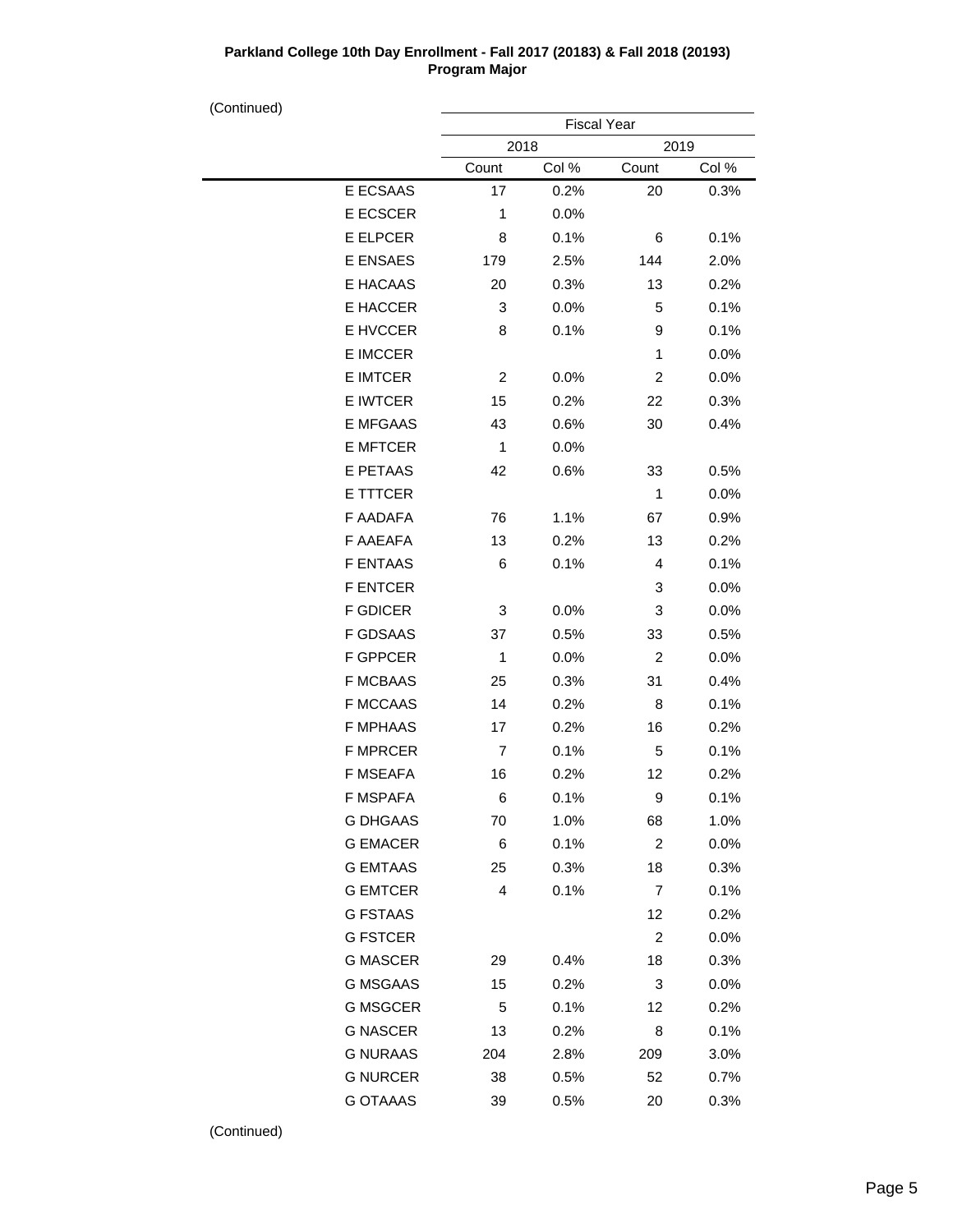| (Continued) |                 |                | <b>Fiscal Year</b> |                |       |
|-------------|-----------------|----------------|--------------------|----------------|-------|
|             |                 | 2018           |                    | 2019           |       |
|             |                 | Count          | Col %              | Count          | Col % |
|             | <b>G RTTAAS</b> | 24             | 0.3%               | 26             | 0.4%  |
|             | <b>G SPTCER</b> |                |                    | 1              | 0.0%  |
|             | <b>G SURAAS</b> | 41             | 0.6%               | 39             | 0.6%  |
|             | <b>G VTTAAS</b> | 60             | 0.8%               | 62             | 0.9%  |
|             | <b>G XCTCER</b> | $\overline{c}$ | 0.0%               | 5              | 0.1%  |
|             | <b>G XMRCER</b> | 6              | 0.1%               | 3              | 0.0%  |
|             | <b>G XRAAAS</b> | 36             | 0.5%               | 30             | 0.4%  |
|             | H GAAAA         | 854            | 11.9%              | 921            | 13.0% |
|             | H GAACE         | 5              | 0.1%               | 4              | 0.1%  |
|             | N ASGAS         | 1091           | 15.2%              | 1070           | 15.1% |
|             | <b>N FTRCER</b> | 12             | 0.2%               | 13             | 0.2%  |
|             | N FXTCER        | 1              | 0.0%               |                |       |
|             | OCCUP1799       | 616            | 8.6%               | 621            | 8.8%  |
|             | S CDACER        | $\mathbf{1}$   | 0.0%               |                |       |
|             | S CDECER        | $\overline{c}$ | 0.0%               | $\overline{c}$ | 0.0%  |
|             | S CHDAAS        | 58             | 0.8%               | 48             | 0.7%  |
|             | S CJSAAS        | 101            | 1.4%               | 76             | 1.1%  |
|             | S FSTAAS        | 9              | 0.1%               |                |       |
|             | <b>S FSTCER</b> | 1              | 0.0%               |                |       |
|             | <b>T BKPCER</b> | 3              | 0.0%               |                |       |
|             | <b>T CMSAAS</b> | 1              | 0.0%               | 1              | 0.0%  |
|             | <b>T CNAAAS</b> | 67             | 0.9%               | 55             | 0.8%  |
|             | <b>T CPLAAS</b> | 57             | 0.8%               | 55             | 0.8%  |
|             | <b>T CSMCER</b> | 1              | 0.0%               | 1              | 0.0%  |
|             | <b>T DGMAAS</b> | 48             | 0.7%               | 39             | 0.6%  |
|             | <b>T GPRCER</b> | $\mathbf{1}$   | 0.0%               | 1              | 0.0%  |
|             | <b>T IADAAS</b> | 4              | 0.1%               | 6              | 0.1%  |
|             | <b>TIADCER</b>  | 1              | 0.0%               | 1              | 0.0%  |
|             | <b>T IPRCER</b> | 1              | 0.0%               | 3              | 0.0%  |
|             | <b>T LINCER</b> |                |                    | 1              | 0.0%  |
|             | <b>T MSACER</b> | 1              | 0.0%               |                |       |
|             | T MSOCER        |                |                    | 1              | 0.0%  |
|             | T OCAAAS        | 47             | 0.7%               | 43             | 0.6%  |
|             | T OCPCER        | 3              | 0.0%               | 1              | 0.0%  |
|             | <b>T PCFCER</b> | 1              | 0.0%               | 1              | 0.0%  |
|             | <b>T SDVCER</b> |                |                    | 1              | 0.0%  |
|             | <b>TVGWCER</b>  | 1              | 0.0%               | 1              | 0.0%  |
|             | <b>T WAPCER</b> | 1              | 0.0%               |                |       |
|             | V UASCER        |                |                    | 1              | 0.0%  |

X CDLCER 10 0.1% 5 0.1%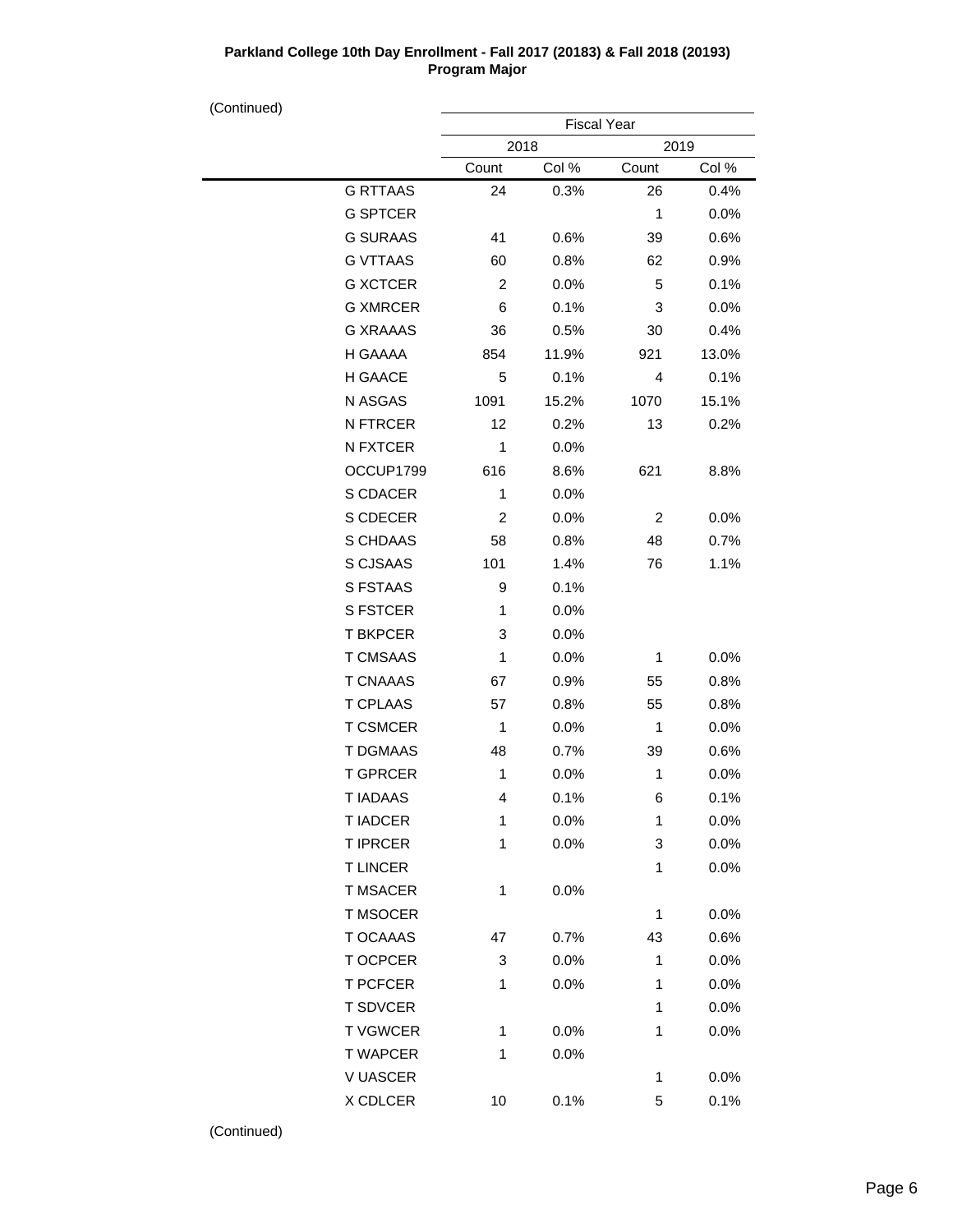| (Continued) |          |       |                    |       |        |
|-------------|----------|-------|--------------------|-------|--------|
|             |          |       | <b>Fiscal Year</b> |       |        |
|             |          |       | 2018               |       | 2019   |
|             |          | Count | Col %              | Count | Col %  |
|             | Y AB3CE  | 1     | 0.0%               |       |        |
|             | Y AB4CE  | 1     | 0.0%               | 1     | 0.0%   |
|             | Y AS5CE  | 1     | 0.0%               |       |        |
|             | Y EL2CE  | 1     | 0.0%               |       |        |
|             | Y EL3CE  | 1     | 0.0%               | 2     | 0.0%   |
|             | Y EL4CE  | 1     | 0.0%               | 11    | 0.2%   |
|             | Y EL5CE  | 3     | 0.0%               | 40    | 0.6%   |
|             | Y GSUAGS | 2344  | 32.7%              | 2406  | 34.0%  |
|             | Total    | 7159  | 100.0%             | 7074  | 100.0% |
|             |          |       |                    |       |        |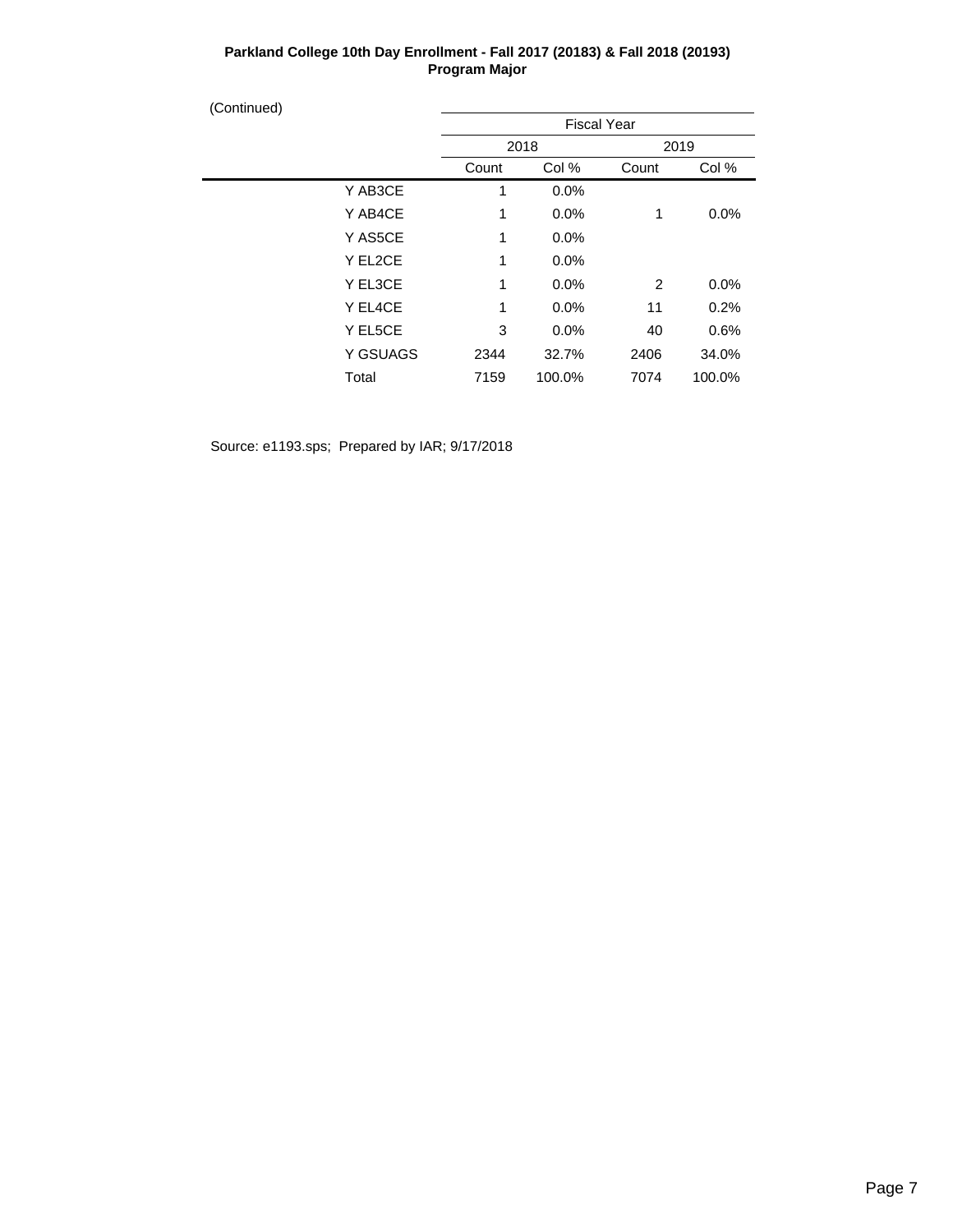|                      |                                             | <b>Fiscal Year</b> |        |       |        |
|----------------------|---------------------------------------------|--------------------|--------|-------|--------|
|                      |                                             |                    | 2018   |       | 2019   |
|                      |                                             | Count              | Col %  | Count | Col %  |
| Previous Institution | Total                                       | 215                | 100.0% | 206   | 100.0% |
| Attended             | <b>Black Hawk College-East</b>              | 1                  | 0.5%   | 2     | 1.0%   |
|                      | <b>Black Hawk College-Quad Cities</b>       | 3                  | 1.4%   | 2     | 1.0%   |
|                      | Carl Sandburg College                       | 1                  | 0.5%   | 1     | 0.5%   |
|                      | City Colleges of Chicago                    | 1                  | 0.5%   |       |        |
|                      | College of DuPage                           | 1                  | 0.5%   | 1     | 0.5%   |
|                      | College of Lake County                      | 3                  | 1.4%   | 1     | 0.5%   |
|                      | Danville Area Community College             | 19                 | 8.8%   | 11    | 5.3%   |
|                      | <b>DePaul University</b>                    |                    |        | 1     | 0.5%   |
|                      | Eastern Illinois University                 | 5                  | 2.3%   | 4     | 1.9%   |
|                      | <b>Elgin Community College</b>              | 1                  | 0.5%   |       |        |
|                      | Eureka College                              | 1                  | 0.5%   |       |        |
|                      | <b>Governors State University</b>           |                    |        | 1     | 0.5%   |
|                      | Greenville College                          | 1                  | 0.5%   |       |        |
|                      | Harold Washington College (Loop<br>College) | 1                  | 0.5%   | 2     | 1.0%   |
|                      | <b>Heartland Community College</b>          | 14                 | 6.5%   | 14    | 6.8%   |
|                      | Illinois Benedictine College                | 1                  | 0.5%   | 1     | 0.5%   |
|                      | Illinois Central College                    | 6                  | 2.8%   | 7     | 3.4%   |
|                      | <b>Illinois College</b>                     | 1                  | 0.5%   |       |        |
|                      | Illinois Eastern Community Colleges         | 3                  | 1.4%   | 1     | 0.5%   |
|                      | <b>Illinois State University</b>            | 6                  | 2.8%   | 4     | 1.9%   |
|                      | Illinois Valley Community College           | 2                  | 0.9%   | 8     | 3.9%   |
|                      | John A. Logan College                       | 2                  | 0.9%   | 1     | 0.5%   |
|                      | John Wood Community College                 | 1                  | 0.5%   | 3     | 1.5%   |
|                      | Joliet Junior College                       | 5                  | 2.3%   | 6     | 2.9%   |
|                      | Kankakee Community College                  | 10                 | 4.7%   | 6     | 2.9%   |
|                      | Kaskaskia College                           | 3                  | 1.4%   | 2     | 1.0%   |
|                      | Kendall College                             |                    |        | 1     | 0.5%   |
|                      | Kishwaukee College                          | 2                  | 0.9%   |       |        |
|                      | Lake Land College                           | 22                 | 10.2%  | 9     | 4.4%   |
|                      | Lewis & Clark Community College             | $\overline{c}$     | 0.9%   | 1     | 0.5%   |
|                      | Lewis University                            |                    |        | 1     | 0.5%   |
|                      | Lincoln College                             | 1                  | 0.5%   | 3     | 1.5%   |
|                      | <b>Lincoln Land Community College</b>       | 10                 | 4.7%   | 7     | 3.4%   |
|                      | Lincoln Trail College                       |                    |        | 1     | 0.5%   |
|                      | Loyola University of Chicago                | 1                  | 0.5%   |       |        |
|                      | Malcolm X College                           |                    |        | 1     | 0.5%   |
|                      | <b>McHenry County College</b>               |                    |        | 1     | 0.5%   |
|                      | McKendree College                           | 1                  | 0.5%   |       |        |
|                      | Moraine Valley Comm. College                |                    |        | 5     | 2.4%   |

#### **Parkland College 10th Day Enrollment - Fall 2017 (20183) & Fall 2018 (20193) Previous College Experience**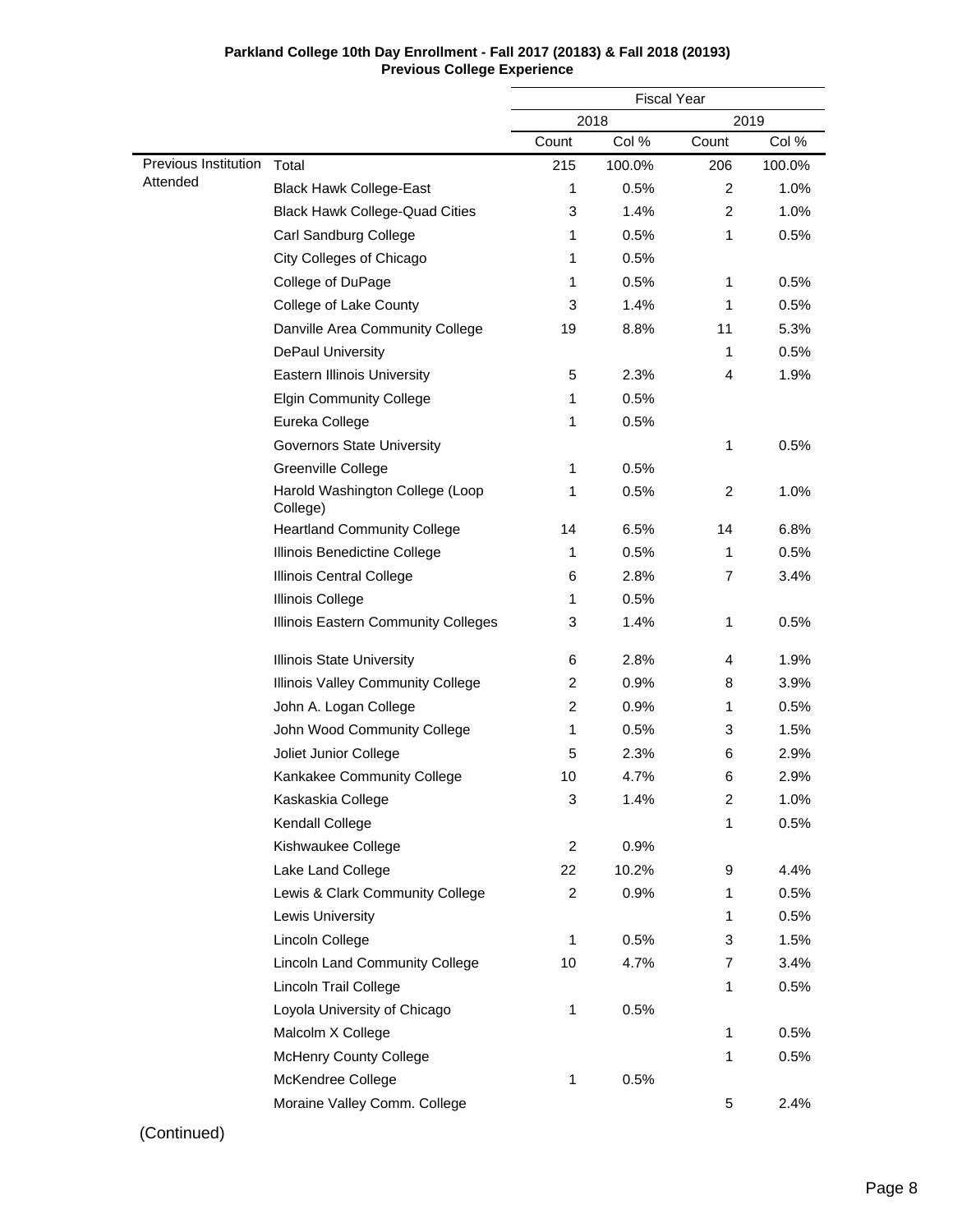## **Parkland College 10th Day Enrollment - Fall 2017 (20183) & Fall 2018 (20193) Previous College Experience**

| (Continued) |                                    |                | <b>Fiscal Year</b> |                |       |
|-------------|------------------------------------|----------------|--------------------|----------------|-------|
|             |                                    |                | 2018               |                | 2019  |
|             |                                    | Count          | Col %              | Count          | Col % |
|             | Northern Illinois University       | $\mathbf{1}$   | 0.5%               |                |       |
|             | Oakton Community College           | 2              | 0.9%               | 2              | 1.0%  |
|             | Olivet Nazarene College            | $\mathbf{1}$   | 0.5%               |                |       |
|             | Prairie State College              | 3              | 1.4%               | 3              | 1.5%  |
|             | Quincy College                     | 1              | 0.5%               |                |       |
|             | Rend Lake College                  | $\mathbf{1}$   | 0.5%               |                |       |
|             | Richard J. Daley College           |                |                    | 1              | 0.5%  |
|             | <b>Richland Community College</b>  | $\overline{7}$ | 3.3%               | 10             | 4.9%  |
|             | Rock Valley College                | 2              | 0.9%               | 4              | 1.9%  |
|             | Roosevelt University               | 1              | 0.5%               |                |       |
|             | <b>Rush University</b>             | 1              | 0.5%               |                |       |
|             | Sauk Valley Community College      | 3              | 1.4%               |                |       |
|             | SIU Carbondale                     |                |                    | 2              | 1.0%  |
|             | <b>SIU Edwardsville</b>            |                |                    | $\overline{4}$ | 1.9%  |
|             | Southeastern Illinois College      | 1              | 0.5%               |                |       |
|             | Spoon River College                | 1              | 0.5%               | 1              | 0.5%  |
|             | St. Xavier College                 | 1              | 0.5%               |                |       |
|             | <b>Triton College</b>              |                |                    | 1              | 0.5%  |
|             | U of I - Chicago                   | 2              | 0.9%               |                |       |
|             | U of I - Springfield               |                |                    | 1              | 0.5%  |
|             | U of I - Urbana                    | 18             | 8.4%               | 23             | 11.2% |
|             | Wabash Valley College              | 1              | 0.5%               |                |       |
|             | <b>Waubonsee Community College</b> | 3              | 1.4%               | 1              | 0.5%  |
|             | <b>Western Illinois University</b> |                |                    | 1              | 0.5%  |
|             | Wilbur Wright College              | 1              | 0.5%               | 1              | 0.5%  |
|             | William Rainey Harper College      | 3              | 1.4%               | 1              | 0.5%  |
|             | Out of State Institution           | 30             | 14.0%              | 41             | 19.9% |